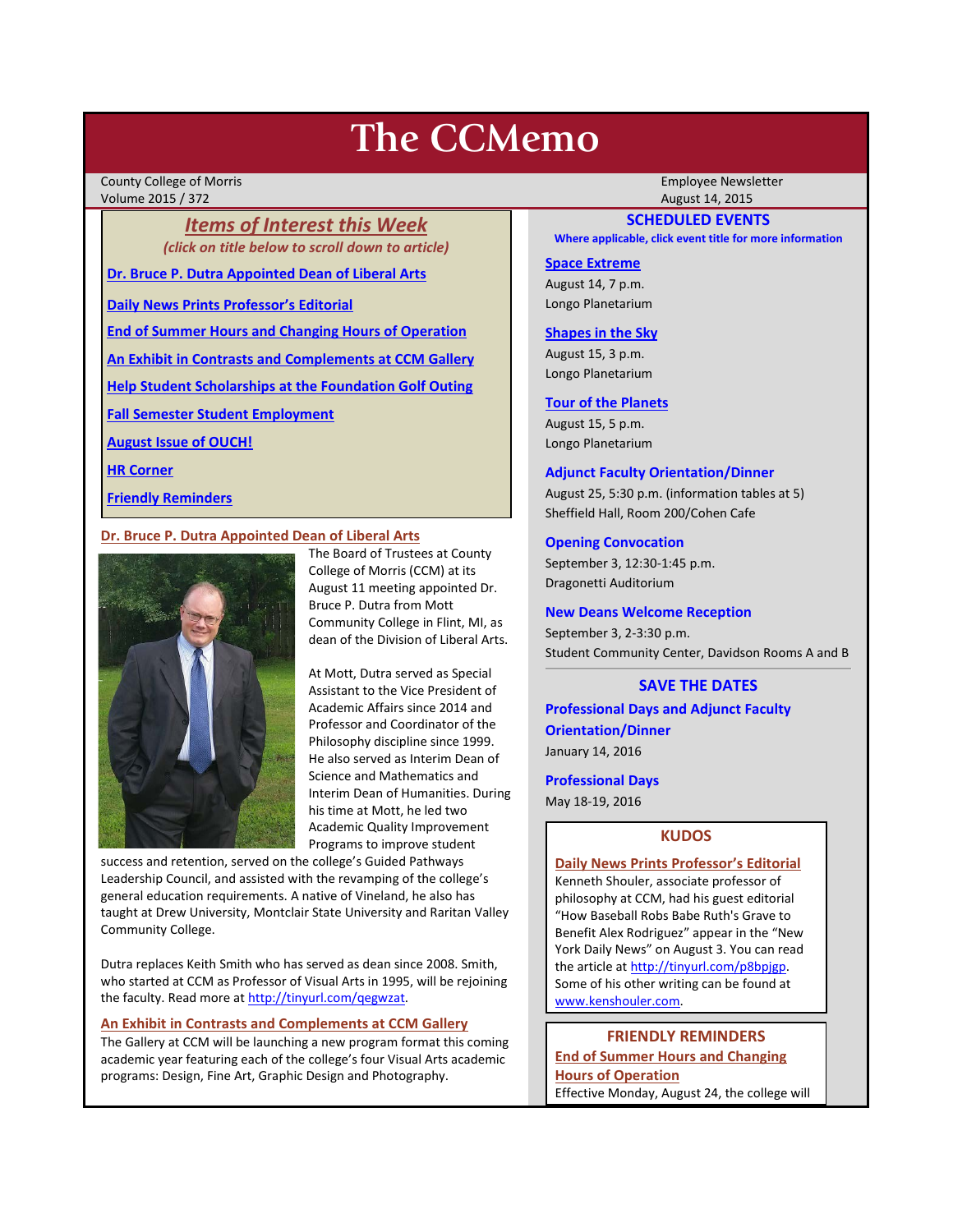The first program focusing on Fine Art will feature the works of Charles Perkalis and Wayne Charles Roth, two notable Morris County artists. The exhibition opens Monday, August 17, and runs through Friday, October 9. A reception is scheduled for Thursday, September 10, from 6 to 8 p.m. For gallery hours, visit [www.ccm.edu/artgallery.](http://www.ccm.edu/artgallery) Read more at [http://tinyurl.com/phezeru.](http://tinyurl.com/phezeru)



<span id="page-1-0"></span>**Help Student Scholarships at the Foundation Golf Outing** The CCM Foundation Scholarship Golf Outing this year will be held at Rockaway River Country Club in Denville on Monday, September 28. As always, the event helps to raise funds for our scholarship program. Enjoy an exclusive course, lunch and dinner, golfer gifts and the chance to win both golf and raffle prizes.

Three automobiles will also be on the course that day and could be yours for a hole-in-one. CCM faculty and staff are able to enjoy the day for a single golfer price of \$185. For the internal invitation, head to [http://www.ccm.edu/pdf/GolfInvite15Email\\_internal.pdf.](http://www.ccm.edu/pdf/GolfInvite15Email_internal.pdf)



#### <span id="page-1-1"></span>**Fall Semester Student Employment**

Wednesday, August 19, is the last day of the summer employment period for student aides. Before any students can be hired or rehired for the fall semester, department supervisors must submit their requests for student aides. The request form can be found at

return to its regular work hours of 8:30 a.m. – 4:30 p.m. Employees who have been taking a half-hour unpaid lunch period during summer hours may resume a one-hour lunch period on that date. Please also note that the college will be closed for Labor Day on Monday, September 7.

As regular hours resume, some areas of "Hours of Operation" on the Quicklinks bar on the CCM homepage will need to be changed back. When this feature was originally conceived, it was to be the responsibility of the administrative assistants in each department to keep department hours up to date. John Hester, CCM digital communications coordinator, has put together a step-by-step guide on how to do this.

- 1. Go t[o http://tinyurl.com/pjra82m.](http://tinyurl.com/pjra82m)
- 2. You will be prompted for your username and password. These are the same ones you use to log onto your computer in the morning. If you can't log in, contact [jhester@ccm.edu](mailto:jhester@ccm.edu) in order to have IT add you to the user list.
- 3. Select your department from the drop down list.
- 4. Change any information you need to change.
- 5. Since the "Hours" box is not a rich text box, you will need to add some HTML tags to format: <br> to add a break, <b> this will bold text</b>
- 6. Once you hit "Submit," your information will be updated on the website.

# **Library Book Group**

The CCM Library Book Group will be discussing "Nine Stories" by J.D. Salinger on Wednesday, August 26, at 12:30 p.m. and all employees are welcome to attend. If you plan to attend, you are asked to read "A Perfect Day for Bananafish" and two other stories. The club typically meets the last Wednesday of the month in the library conference room. Those with questions can contact ext. 5278.

# **Dining Facilities Closed Until August 17**

Due to the forthcoming campus closure and the subsequent need to restock perishable food, all dining facilities will be closed until August 17. Summer hours will resume in the Cohen Café on that date. Regular food service hours resume Friday, August 28. For more